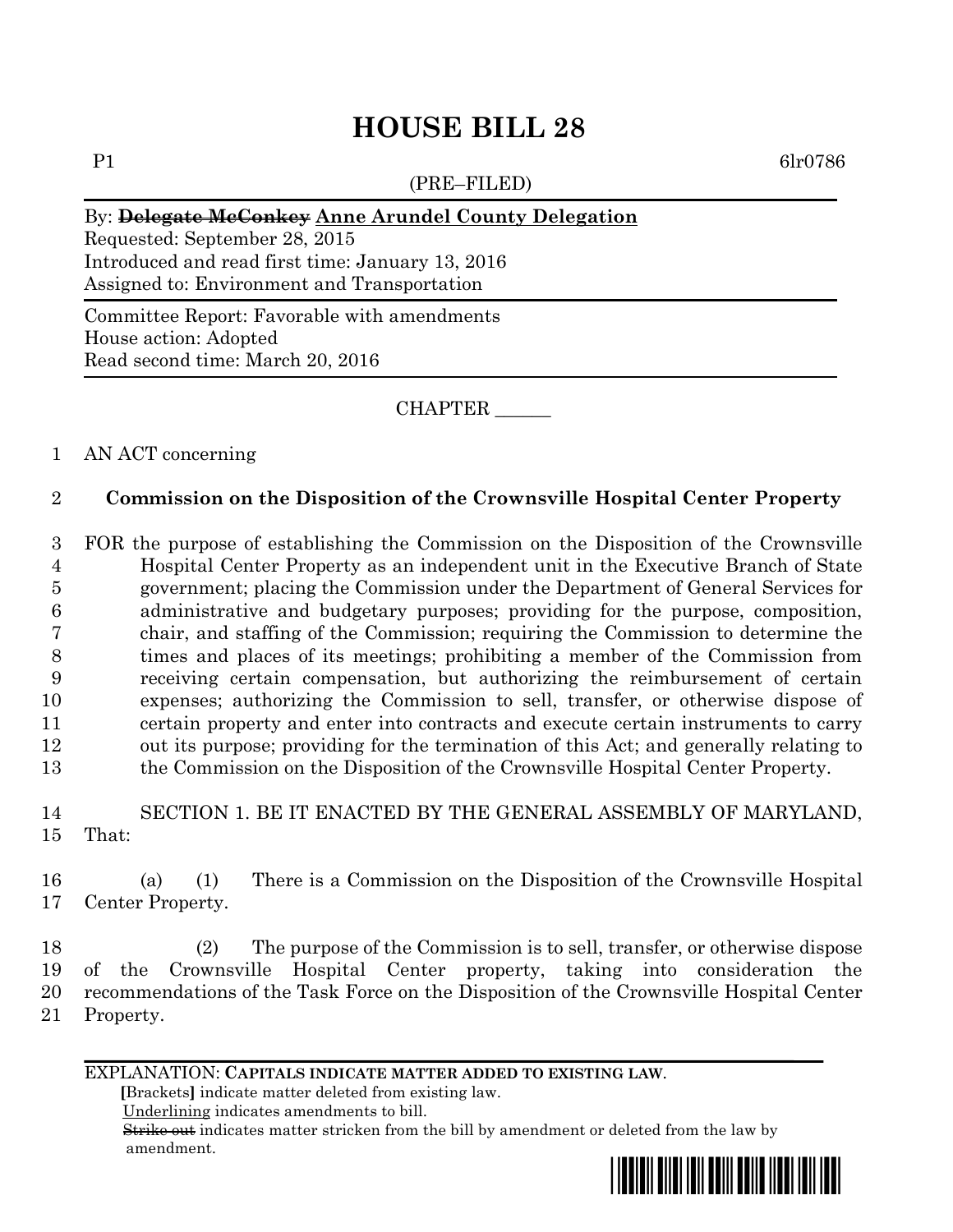#### **HOUSE BILL 28**

 (b) The Commission is an independent unit in the Executive Branch of State government that is placed under the Department of General Services for administrative and budgetary purposes.

- (c) The Commission consists of the following members:
- (1) one member of the Senate of Maryland who represents the district in which the Crownsville Hospital Center is located, appointed by the President of the Senate;
- (2) one member of the House of Delegates who served on the Task Force on the Disposition of the Crownsville Hospital Center Property, appointed by the Speaker of the House;
- (3) one member of the Legislative Black Caucus, appointed by the Chair of the Legislative Black Caucus;
- (4) the Secretary of General Services, or the Secretary's designee;
- (5) the Secretary of Planning, or the Secretary's designee;
- (6) one individual with expertise in matters relevant to the disposition of 15 property, appointed by the Governor; and
- (7) one representative of the Maryland Commission on African American History and Culture, appointed by the Chair of the Commission;
- (8) one member of the Generals Highway Council of Civic Associations, appointed by the President of the Council;
- (9) one representative from the existing tenants who lease land or buildings on the Crownsville Hospital Center property, appointed by the Governor;
- (10) one representative of the Crownsville community who has personal knowledge of the proceedings of the Task Force on the Disposition of the Crownsville Hospital Center Property, appointed by the Governor; and
- (11) one representative of the Anne Arundel County Branch of the NAACP, appointed by the Branch President.
- 27 (d) The Governor shall designate the chair of the Commission.
- (e) The Commission shall determine the times and places of its meetings.
- (f) The Department of General Services shall provide staff for the Commission.
- (g) A member of the Commission: